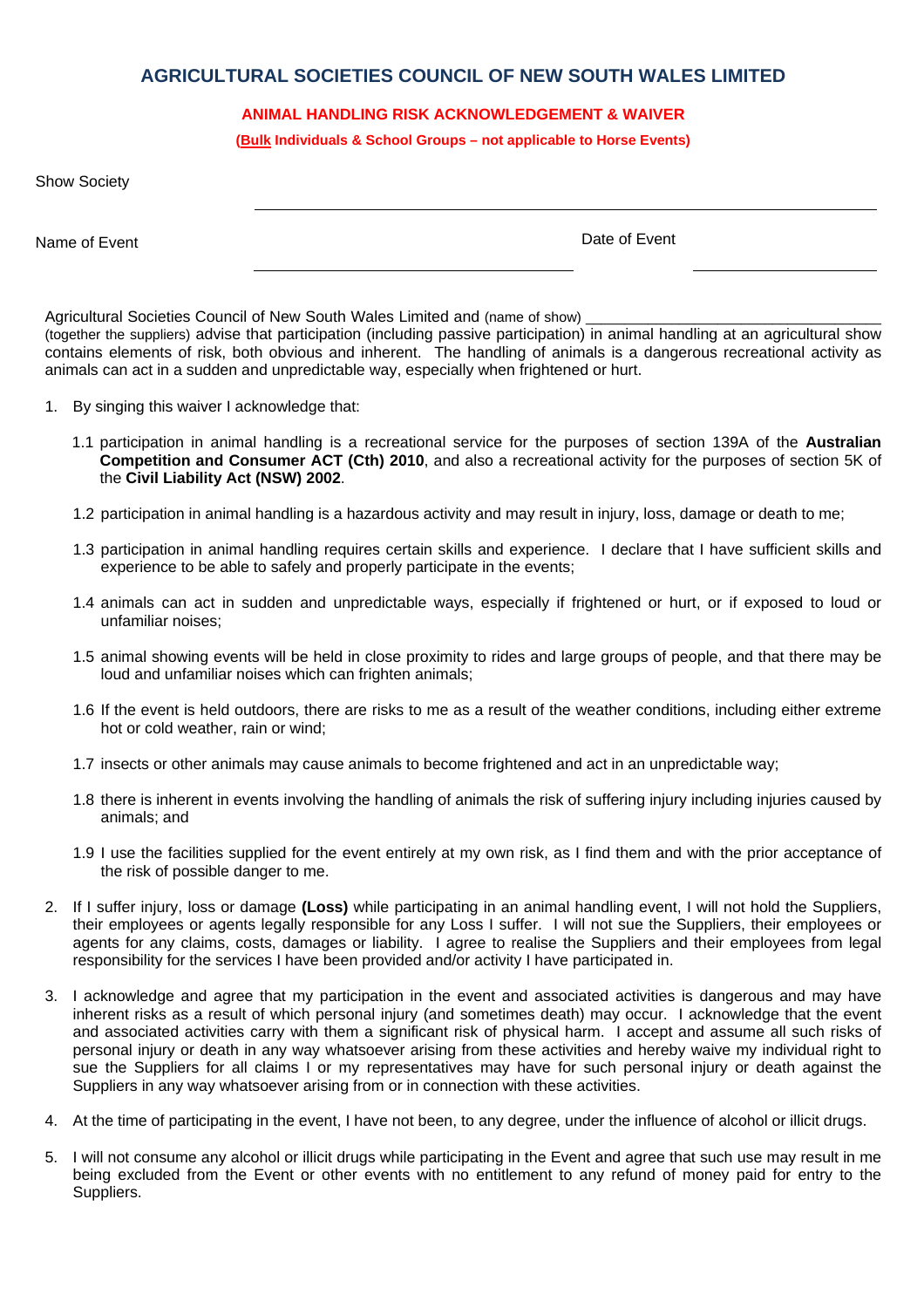## **This form is to be used only by individual adults signing the same waiver**

By signing this document:

- 1. I acknowledge that I have read and understood the document warning me of the risks of participation in the activity.
- 2. I have made any further enquiries which I feel are necessary or desirable and fully understand the risks involved in this activity.
- 3. I sign this document freely and voluntarily without any inducement made to me.

| <b>Participant's Name</b> | <b>Participant's Signature</b> | <b>Address</b> | <b>Contact Number</b> |
|---------------------------|--------------------------------|----------------|-----------------------|
|                           |                                |                |                       |
|                           |                                |                |                       |
|                           |                                |                |                       |
|                           |                                |                |                       |
|                           |                                |                |                       |
|                           |                                |                |                       |
|                           |                                |                |                       |
|                           |                                |                |                       |
|                           |                                |                |                       |
|                           |                                |                |                       |
|                           |                                |                |                       |
|                           |                                |                |                       |
|                           |                                |                |                       |
|                           |                                |                |                       |
|                           |                                |                |                       |
|                           |                                |                |                       |
|                           |                                |                |                       |
|                           |                                |                |                       |
|                           |                                |                |                       |
|                           |                                |                |                       |

I, \_\_\_\_\_\_\_\_\_\_\_\_\_\_\_\_\_\_\_\_\_\_\_\_\_\_\_\_\_\_\_\_\_\_ Have observed the sighting and signing of this document by the participants listed above.